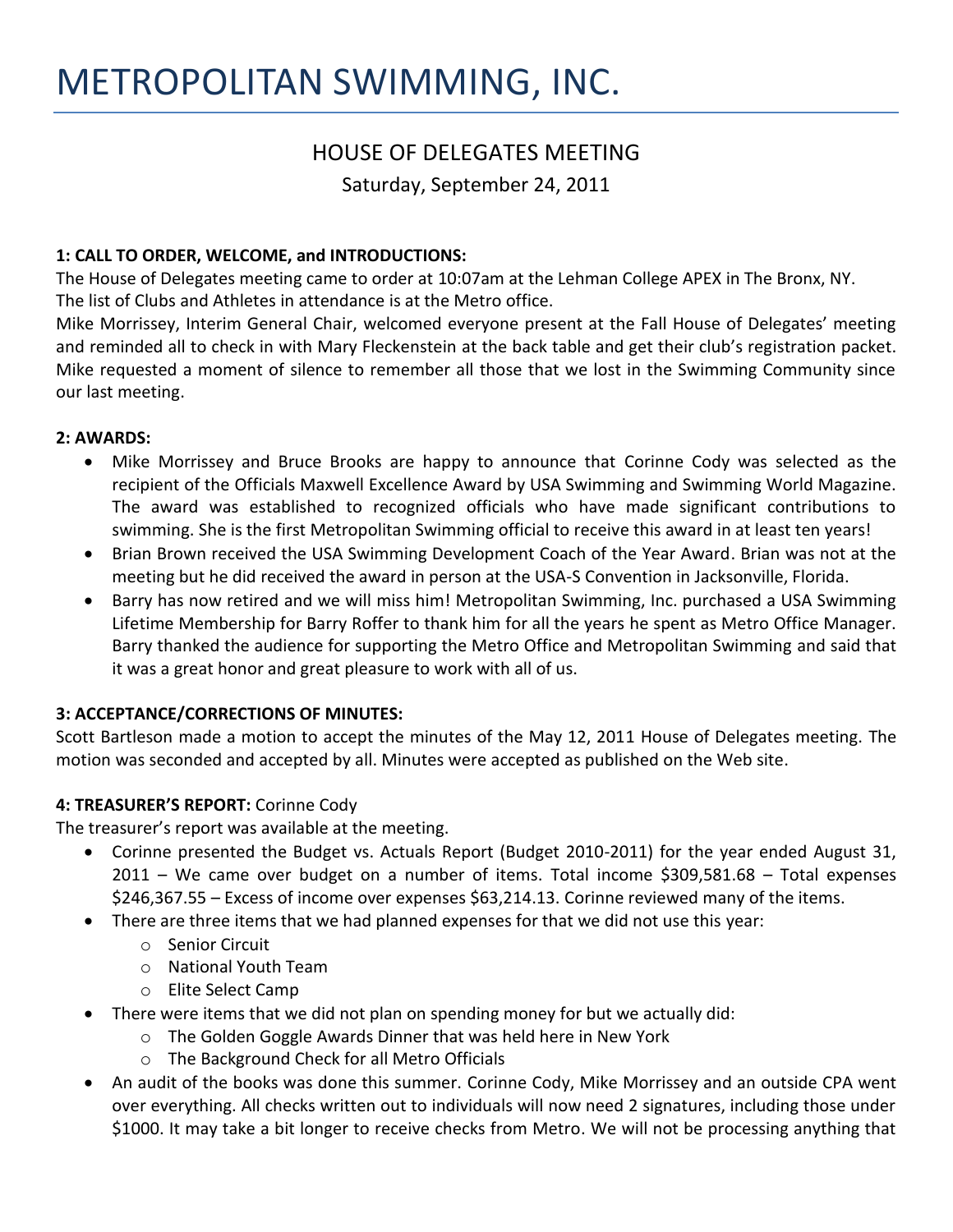is not properly documented with receipts. All requests must be received within 30 days of the expenditure.

- Discussion on Metropolitan Swimming policy on stipends reimbursement, especially for Nationals and for Olympic Trials. Dave Ferris made a motion that Metropolitan Swimming commit to give the Olympic Trials Stipend of \$1,500 to all Metropolitan Swimming registered athletes attending the OT in June. Corinne told Dave that this item would go back to the Finance/Budget committee for review.
- Dragos Coca made a motion to include the cash balance on all financial and budget reports. Corinne said that we could do that and that she does have a copy of the balance sheets as August  $31<sup>st</sup>$ . It could be committed under the treasurer's report. As of August  $31<sup>st</sup>$ , the total cash and cash equivalent for Metropolitan is \$667.000. The motion was seconded and approved by all. **Motion carries**.
- Dragos Coca asked Corinne to have the Operational Budget posted on the Web site at least 10 days before the HOD meeting. Corinne will make sure that the Budget is posted on the Web site once accepted.
- Dragos Coca reminded all that coaches of teams that received a Club Excellence Grant should be giving back to other coaches what they have learned and gained. This will be deferred to the Budget Committee and to the Club Excellence Committee as well.
- Dave Ferris is wondering why there is no line on the new Budget for the Club Excellence Program, as this was an item that had been voted on by the body at the LSC level. Mike Morrissey said that it was taken out at the Budget meeting, and that the goal was to look at some other program like Diversity and/or other programs. Dave responded that the Budget Committee does not have the right to take an item that was voted on by the LSC, out of the Budget. Corrine answered that this subject can be talked about during the Budget presentation and that the Delegates can decide to accept the Budget without this item or send it back to the Committee to revisit the Budget.
- A motion was made to accept the Treasurer's report was made, seconded and approved by all.

### **5: BUDGET/FINANCE COMMITTEE:** George Rhein

Copies of the Budget (version 1) were available at the meeting. George reviewed it all for the audience.

- The income for the year that just ended was higher than anticipated.
- One change to be made is for line 81 Olympic Trial Stipend the amount should be in the column for Budget 2012, not in the column for Budget 2013.
- Dave Ferris made a motion that the Olympic Trials Budget reflect the actual number of qualifiers attending the OT meet in June instead of a flat total amount of \$20,000. By the month of June, Metro may have 40 athletes or more qualifying for OT and the Budget must reflect at least this number. This should have been budgeted each year over the quadrennial. The motion was amended to budget \$60,000 (for 40 athletes) and to commit to pay \$1,500 to all Metro registered qualifiers attending OT even if the number of athletes exceeds 40. The motion was seconded and approved by all. **Motion carries as amended.**
- Dave Ferris said that the Budget Committee does not have the power to take out the \$20,000 that was allocated to the Club Excellence Program (line 95 on the Budget). This item will be send back to the Budget Committee to be corrected.
- David Ellinghaus made a motion that a Budget Committee not only look at the Club Excellence Program but also review the whole stipend process to insure that all level of stipends are funded properly, to make sure that our athletes get the stipends that they qualify for. George seconded this motion. Dave Ferris will chair the committee that will review this process. Other members of this committee will be George Rhein, David Ellinghaus, John Collins, Jeff McClung and Roger Ridenhour. **Motion carries**. The Committee report must be available by the January 2012 House of Delegates.
- Fred Fritsch recommended that we allocate money at the Age Group Level also. One way to do this would be to organize Age Group Clinics in each Region each year. Mike Morrissey suggested that the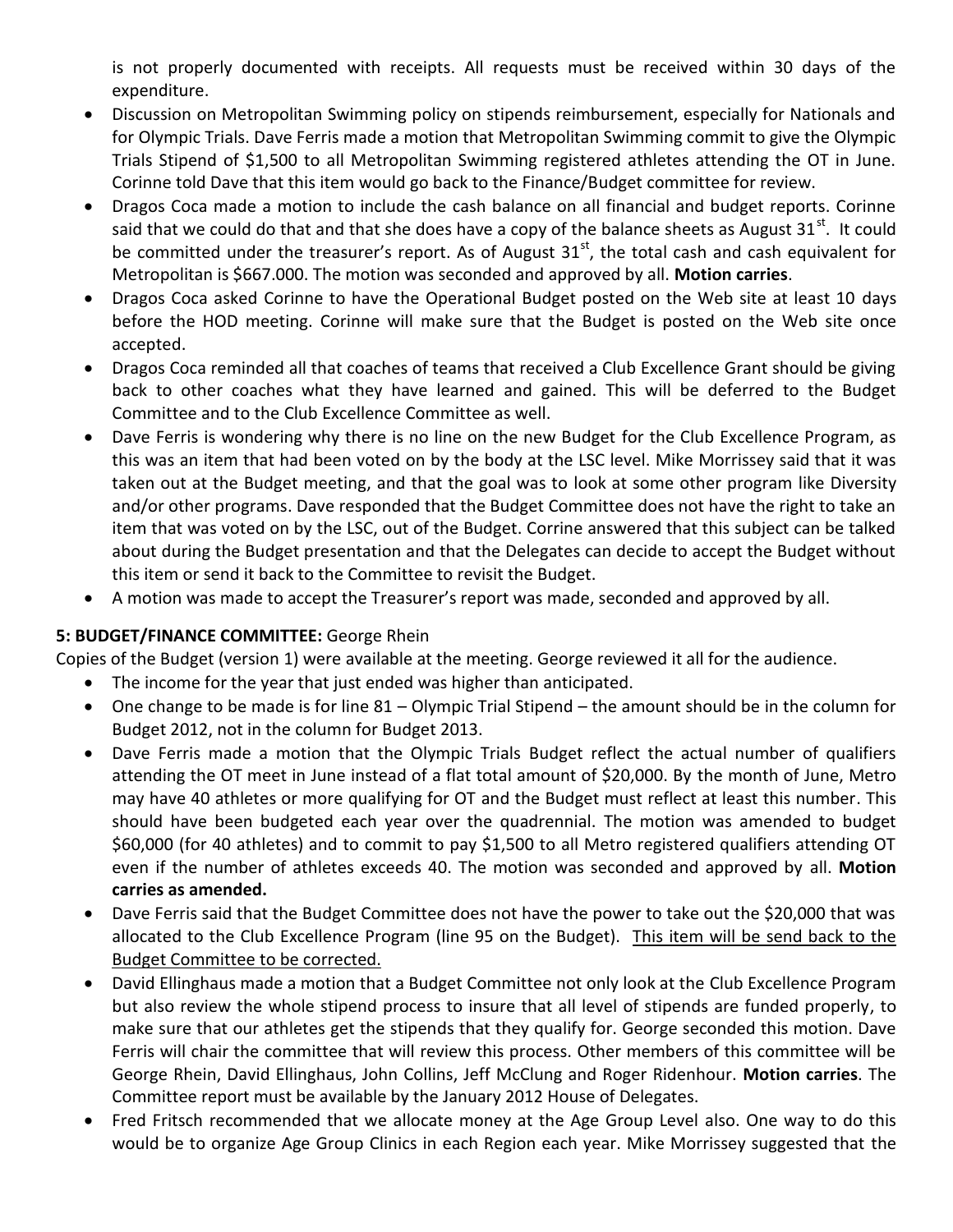Age Group committee write a proposal on the objectives and recommendations, and decide how much money will be needed. Corinne Cody mentioned that it must then be sent to the Budget Committee (before April 1, 2012) as a New Budget Item, as this can't be added from the floor to the Budget at this time. Fred and a few other coaches of each area would be included in this Age Group committee.

 A motion to accept the proposed Budget as corrected was made, seconded and accepted by all. **Budget was accepted with the exception of those items in question.**

# **6: OFFICIALS:** Bruce Brooks

Bruce made a presentation about the Officials. Contact Bruce at [bruce.brooks@metroswimming.org](mailto:bruce.brooks@metroswimming.org) or [bbrooks124@gmail.com](mailto:bbrooks124@gmail.com)

- Metro Officials Area Chairs:
	- a. Hudson Valley North: Corinne Cody
	- b. Hudson Valley South: Bob Fitzsimmons (and assistants Phil Johanson & Mike Natale)
	- c. New York City: Kris Sawicz (and assistant Ann Fosteris)
	- d. Nassau County: Ari Nakkab (and assistant Gerard Lennon)
	- e. Suffolk County: Nelson Gonzalez (and assistant George Fleckenstein)
- Metro Leadership Committees:
	- a. Metro Rules: Paul McClintock
	- b. Education: Mark Amodio
	- c. Advance Committee: Steve Kessler

We now have seven N3 Certified Officials. We must continue to recruit new officials. Metro has been covering the cost of Background Check for all Metro officials.

# **7: ATHLETES REPORT:** Gregg Byrne and Liyan Yao

Gregg made a report of the Athletes' meeting that was held during the House of Delegates.

- New USA Swimming rules that were voted on earlier in September at the House of Delegates at the Convention in Jacksonville, Florida: bullying and Athletes Protection in USA Swimming; not being friends with coaches on facebook; no camera devices in locker rooms; water temperature difference; qualifying periods; rules of missing an event and open water rules and regulations.
- New Deck Pass Program of USA Swimming where swimmers can sign up and get an account. This is a new way to share information with friends. Swimmers will collect virtual patches. Swimmers will earn patches for competing, for achieving motivational times, for getting a best time at a meet, etc… Coaches will be able to award patches to their swimmers as well.
- Review of the Make-A-Splash program
- Mike Morrissey praised the three athletes representatives that attended this year's Convention (Gregg Byrne, Frances Warren and Liyan Yao). They all behaved very well and had a great experience.

### **8: SPLASH FEES:** Mike Morrissey

At the BOD meeting earlier today, the Board voted unanimously to raise the splash fees by \$1 per event - \$4 for timed final events in short course meets and \$5 for timed final events in long course meets starting in September 2012. A motion to accept the Board's recommendations was made, seconded and approved (one opposed). **Motion carries**. This will take effect September 1, 2012.

### **9: ELECTION OF GENERAL CHAIR:**

Mary Fleckenstein has retired as Metro General Chair as of September 17, 2011 She was selected to take over the position of Metropolitan Swimming Office Manager that was left vacant upon Barry Roffer's retirement. At this time, we have received one nomination for General Chair: **Bob Vializ**. There were no nominations from